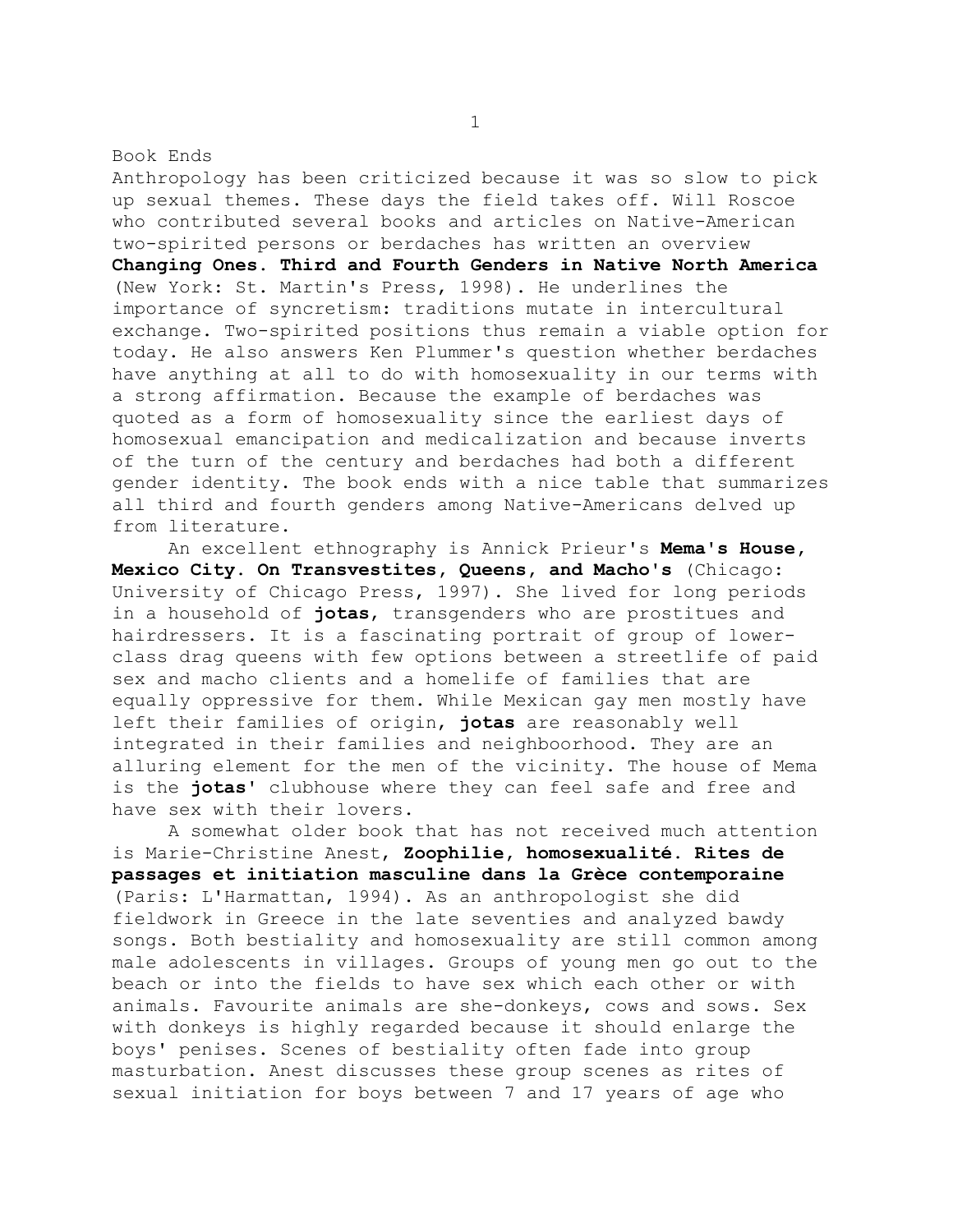should not indulge in these practices after that age. These sex acts are secret although they take place with the silent approval of fathers. In these initiation rites, Anest sees survivals of Ancient Greece because of symbols and places being used.

 Quite another perversion is masochism. Anita Phillips wrote **A Defence of Masochism** (London/Boston: Faber and Faber, 1998). It may be a fascinating topic, the apologies written in favour of such perversions often disappoint because the aim is to normalize and sanitize the activity under scrunity. Phillips is doing the same in an intelligent way but apologizing always removes desire from sex. Her unnecessary differentiation of good masochism and evil pedophilia will convince neither perverts nor puritanicals.

 Social and political sciences are getting their textbooks. The fat collection **The Gender Sexuality Reader. Culture History Political Economy** edited by Roger N. Lancaster and Micaela di Leonardo (New York/London: Routledge, 1997) includes well-known work by Gayle Rubin, David Greenberg, Teresa de Lauretis, Thomas Laqueur, Arlene Stein and many others. Peter M. Nardi and Beth E. Schneider edited **Social Perspectives on Lesbian and Gay Studies. A Reader** (New York/London: Routledge, 1997) with about 40 key essays on identity- and community-building, globalizaton, constructionism and so forth. Marc Blasius and Shane Phelan edited **We Are Everywhere. A Historical Sourcebook in Gay and Lesbian Politics** (New York/London: Routledge, 1997) with texts from the eighteenth century till today. As a novelty it includes Sade but it is a pity that after 1945 the world shrinks to the United States.

 Steven Seidman, prolific writer in sociology, put several of his essays together into **Difference Troubles. Queering Social Theory and Sexual Politics** (Cambridge: CUP, 1997). It is a fierce critique of modern sociology and a stimulating apology for postmodern social and sexual sciences and politics. Someone who long before Seidman tried to queer sociology was Martin P. Levine (1950-1993). He edited **Gay Men. The Sociology of Male Homosexuality** (1979) and posthumously Micheal S. Kimmel edited his pioneering but unpublished thesis **Gay Macho. The Life and Death of the Homosexual Clone** (New York: New York UP, 1998). It includes both the dissertation from 1986 and some articles written after Aids devastated New York's clone community.

 Two reports have been published that do little good to the Netherlands' liberal reputation. **De heteroseksuele school** (Nijmegen: Wetenschapswinkel, 1998) by Nique van Overbeek and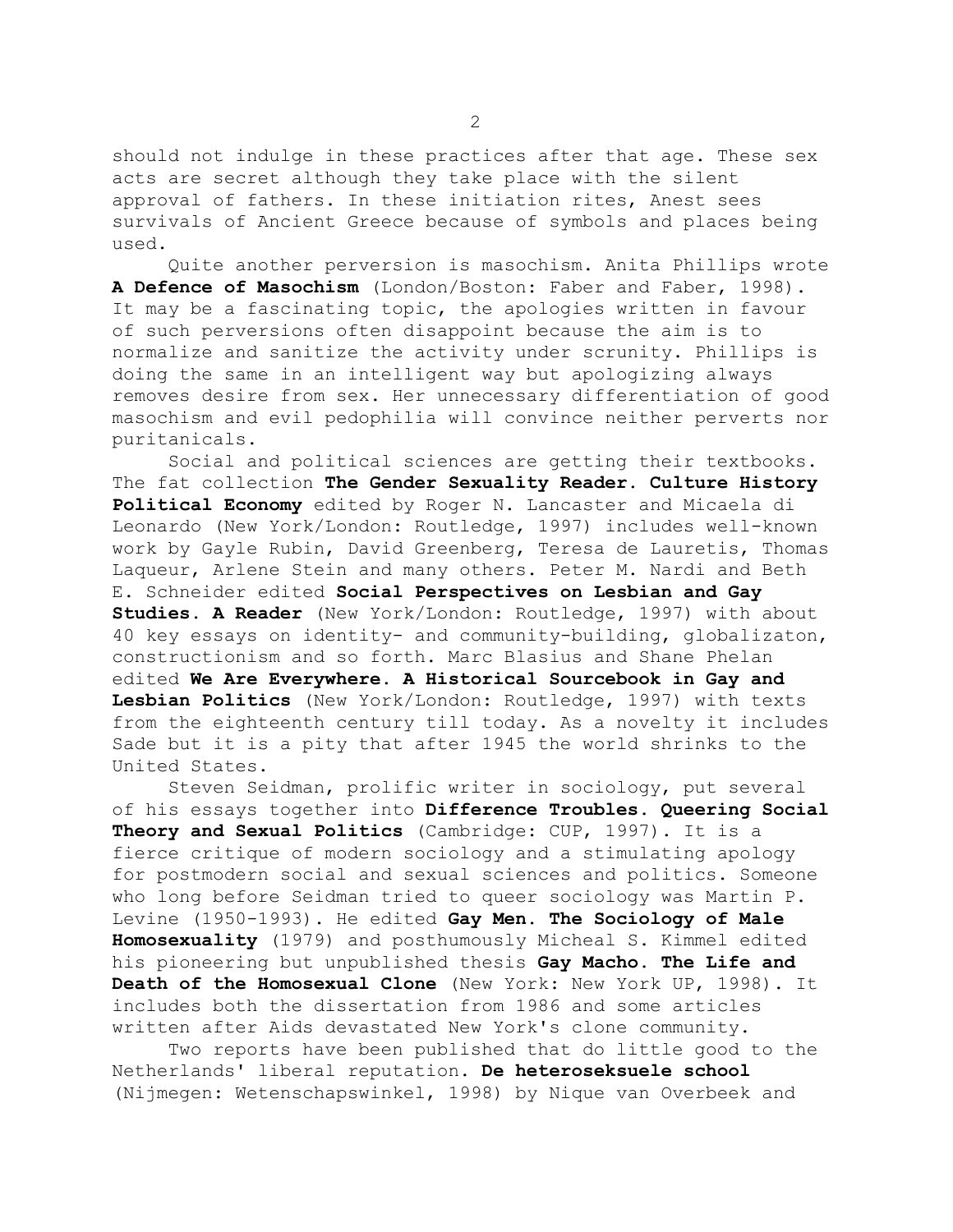José Renkens describes the world of schools as a straight domain with a strict gender dichotomy where normalcy reigns and boys and girls who might come out as gay and lesbian face hostility. Jacomijn de Vries did in **Verschillen verkend** (Differences explored; Utrecht: Forum, 1998) research on the attitudes of ethnic pupils regarding (homo)sexuality. The amazing result is that few of them ever got education on homosexuality. In general they do object to homosexuality in their family, but not to gay and lesbian teachers while most eagerly desire more information and education on homosexuality. The schools themselves seem to be rather prudish when it comes to the subject of homosexuality. As a conclusion both reports demand a greater investment in (homo) sexual education.

 **Recht rond zedendelicten. Handboek voor de (juridische) hulpverlening** by Martin Moerings and Bart Swier (Alphen aan de Rijn: Samson, 1997) is an introduction to Dutch sex law and jurisprudence. It discusses sex laws, criminal prosecution and rights regarding damages for victims. An interesting overview of legal history of homosexual practices offers Flora Leroy-Forgeot's **Histoire juridique de l'homosexualité en Europe** (Paris: PUF, 1997). In four chapters she summarizes the Ancient attitudes, Christian ideas of sin and crime, decriminalization since the Enlightenment and the recent recognition of gay and lesbian relations. It is a history from splendour to misery and back again. Much legal work is still to be done in the fields of privacy, freedom of (sexual) expression, partnership, adoption, inheritance, labour, consumption, and so forth. Some problems linger on, like feelings of male honour that harm not only the **jotas** of Mexico, but also gays and lesbians in Europe. Leroy-Forgeot sees victimology as a important inroad for legal theorizing on sex topics.

 With pedophilia an important question is who the victims are: the pedophiles or the children they have sex with? After the Dutroux-scandal and discussions on sex tourism to poor countries, pedophilia and sexual abuse have become synonymous. Contemporary arguments against pedophilia are straightforward. Children under a certain age (which age is however not clear) are innocent and should have no sex and no sexual knowledge. Sexual relations with adults are especially dangerous, while those with kids of a similar age might be innocuous. Robert Bauserman and Bruce Rind give an interesting overview of the literature in "Psychological Correlates of Male Child and Adolescent Sexual Experiences with Adults" (**Archives of Sexual Behavior** 26:2, April 1997). They studied non-clinical surveys.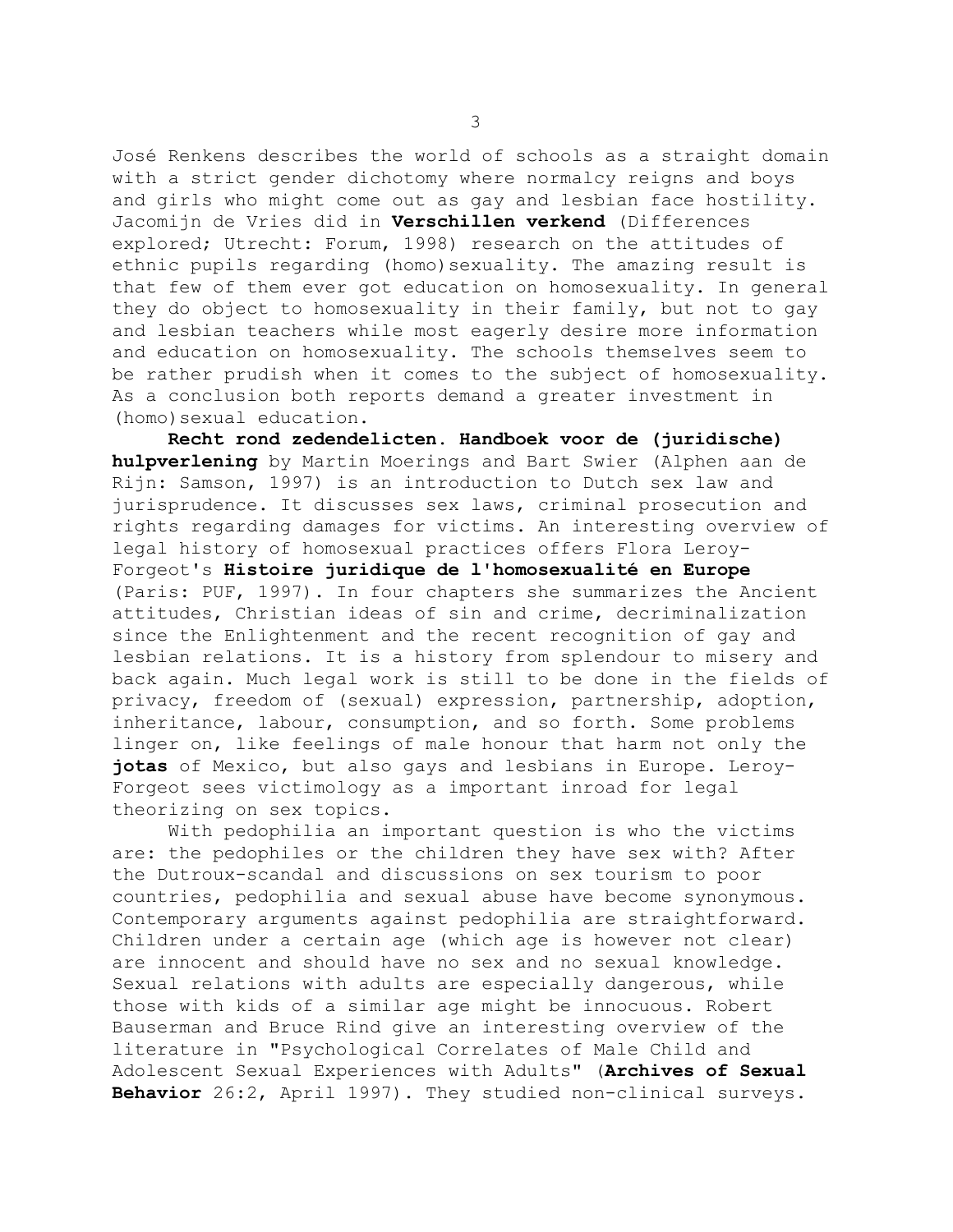It appears that only a minority of men who had sexual relations in childhood or adolescence reported negative effects. These were most common among those who had forced sex or relations with relatives. An environment that rejects puerile erotics could also cause problems as do the agonies of investigations by family, police, psychiatry. Neglect in families predisposes children to victimization. The conclusions are clear. There are victims but for most boys sex with adults does not create damage. Relations with adult women are experienced as a form of sexual initiation. Those with men are more problematic because boys will often start to feel insecure about sexual orientation and gender identity. These problems are not inherent in the relation but in a social context that abhors unmasculinity and homosexuality.

 These conclusions fit very well with the research of Rüdiger Lautmann, **Die Lust am Kind. Portrait des Pädophilen** (Hamburg: Klein, 1994). His focus is not on children, but on the "real pedophile". He differentiates between this figure, secondly the "Ersatzobject-Täter" who is not able to find adult sexual lovers and lastly the pathological criminal like Dutroux. The real pedophile does not harm children and awaits their sexual consent. Lautmann's research made him an object of loathing for German journalists who disclaimed him as a defender of child abuse. The same happened in supposedly liberal Netherlands where Theo Sandfort who wrote extensively on childadult relations became an object of contempt for a journalist whose products were widely distributed in the Dutch media. Sandfort sued the journalist and enjoyed a Pyrrhic victory. Lautmann gave a clear answer to his detractors in his **Der Homosexuelle und sein Publikum** (Hamburg: Männerschwarmskript, 1997).

 In France the monthly **L'infini** (issue 59, September 1997, on **La question pédophile**) asked a group of intellectuals to react to some questions on the Dutroux-scandal. About 40 answers came in from well known persons from arts and politics. Elisabeth Badinter simply wrote: "pedophilia is too burning a question nowadays to discuss it as it should be done". The general impression is one of amazement with regard to the absolute rejection of pedophilia that has overtaken society in such a short period of time. Many authors point to the changing status of children from unpitied creatures dying in large numbers to innocent saints that are private property of parents. Childhood is prolonging, while tolerance of even the smallest blemishes in kids has withered away. In an always more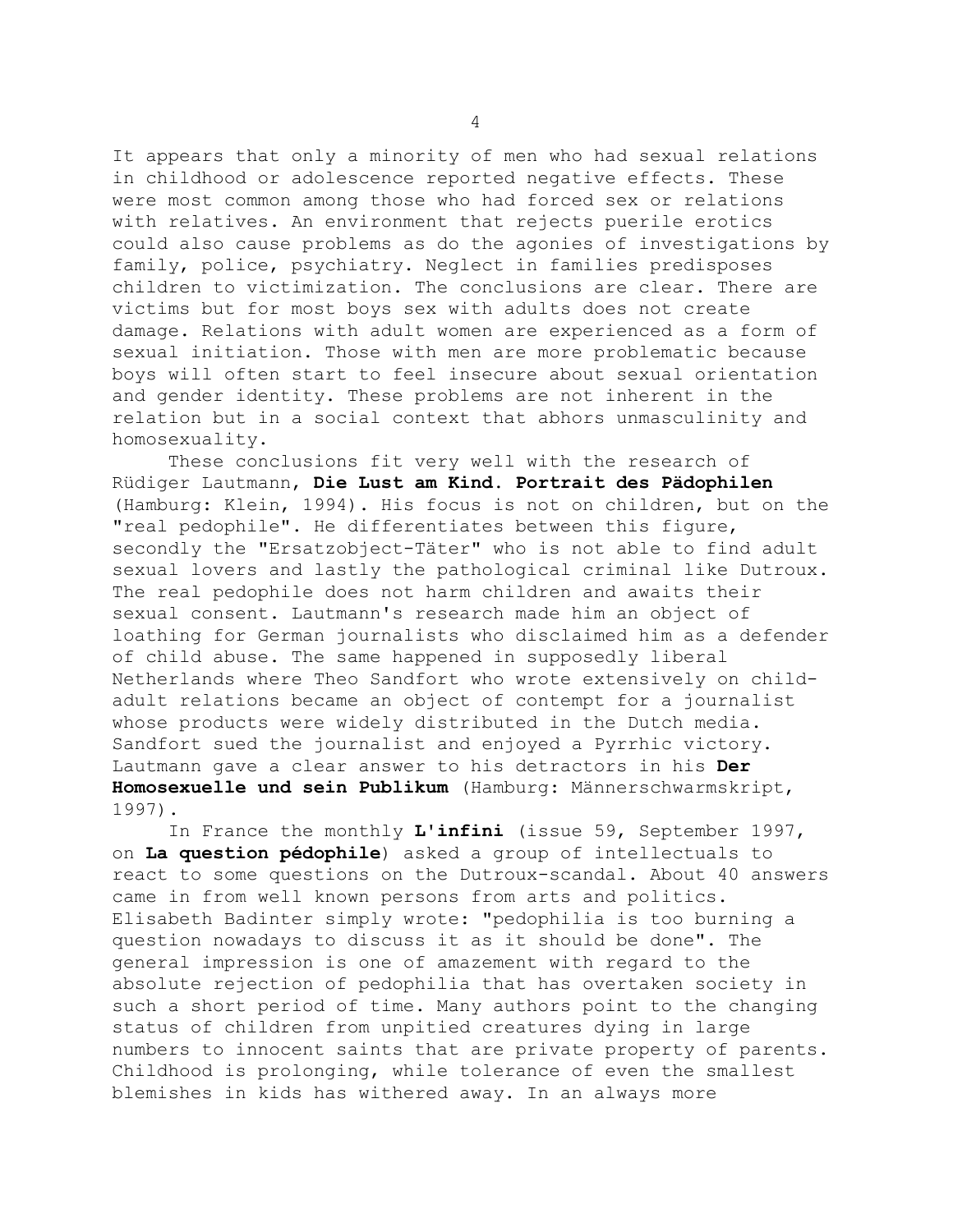sexualized society the impossible demand is being made that sex should be kept hidden for children.

 Many respondents confirm that they had real and imaginary sexual experiences in childhood, most of them with other minors. A psychoanalyst says to remember in detail the oedipal stages that he passed before the age of five and also the sexual exploits that came immediately afterwards. Innocence seems only to exist in the mind of ignorant experts. The question that imposes itself is how to deal with child sexuality. The proposal by a committee of the British government to start with sexual education on the threshold of puberty deserves everybody's support. The best way to prevent sexual exploitation is to promote sexual knowledge, as Bauserman and Rind concluded. In education, practice is the best way to learn language, sport, music, so why not the intricacies of sex?

 Helmut Graupner's article on "Sexuelle Mündigkeit" (sexual maturity) in the **Zeitschrift für Sexualforschung** (10:4, December 1997) offers an interesting overview of the ages of consent and rules regarding seduction and sex in situations of dependency. Amazingly Malta and Vatican State are among the most liberal countries in Europe with an age of consent at 12 years! Depending on the kind of sexual contact, the highest ages range between 18 for male homosexual contacts in England and 21 for seduction in Monaco. The data make one wonder on the laws of desire.

 A kind of pederasty is the topic of Jane Gallop's distressing but funny **Feminist Accused of Sexual Harassment** (Durham: Duke UP, 1997). Gallop, a feminist and specialist in women's studies, had at the beginning of her career consensual sexual relations first with teachers and later with students. Sex was a way to appropriate knowledge. Recently she was accused of sexual harassment by two of her female students. In her perspective she had maintained intense relations with both young women who had come to her because of her academic reputation. The furthest they had gone physically was kissing on a queer studies conference. As both students had disappointed her intellectually, they had received low gradings. After that both women filed complaints. As no factual sexual harassment had taken place and Gallop's low grading could not be understood as retaliation, she was not found guilty. But she got a warning not to be too close to her students. Gallop however beliefs that close relations stimulate learning and sees such extension of the original meaning of "sexual harassment" to all forms of consensual intimacy as undermining education that is based on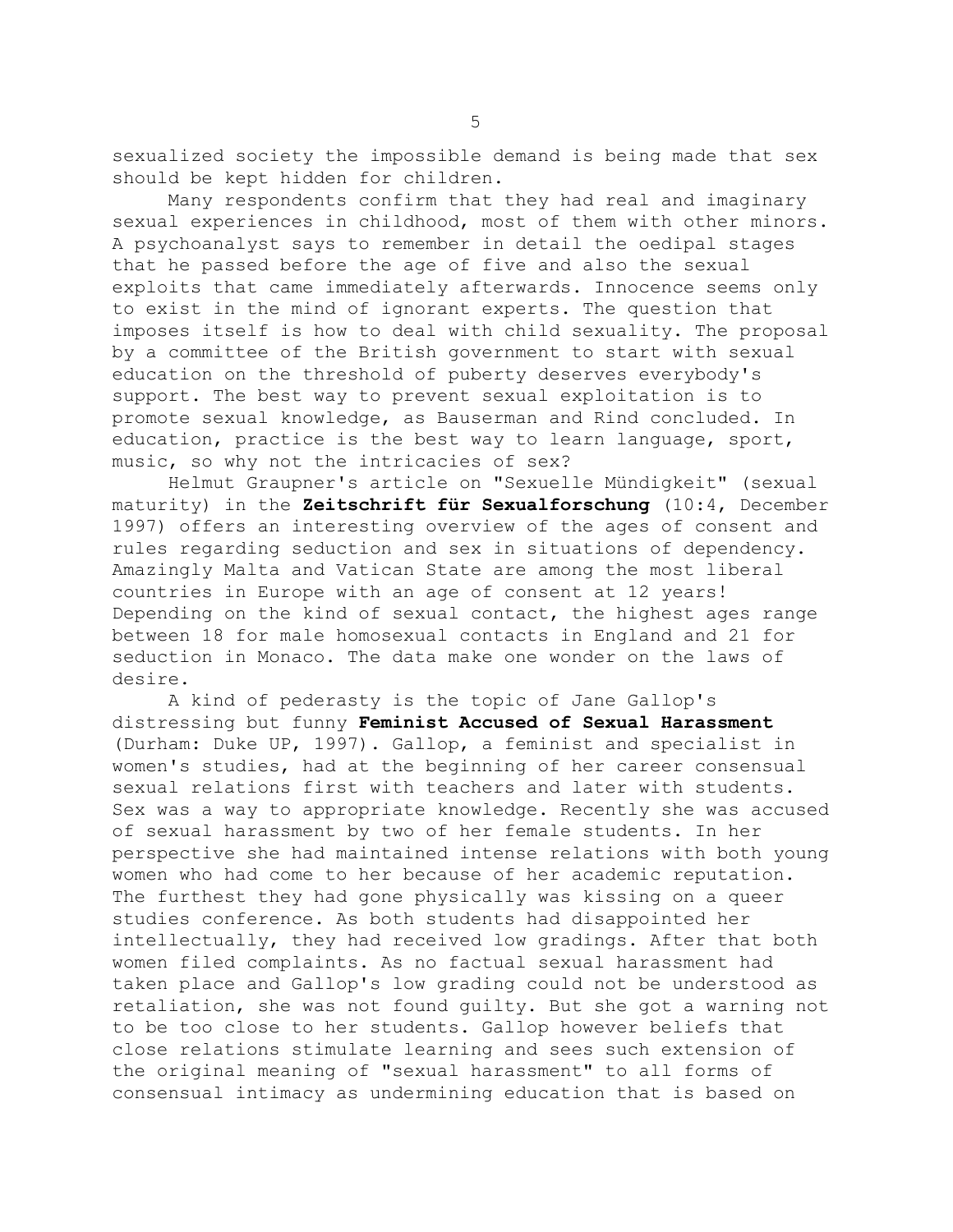transference. Eliminating erotics from teaching makes it dull and unproductive. She objects also to extension of the concept of sexual harassment beyond the situation of men who victimize women. Gallop will however not be the last female victim of the regulations against sexual harassment.

<span id="page-5-1"></span> Dorelies Kraakman unwraps in **Kermis in de hel. Vrouwen en het pornografisch universum van de 'enfer' 1750-1850** (Amsterdam 1997) a gender prejudice[.1](#page-5-0) She analyzed about a third of the 207 different erotic titles from 1750-1850 that are kept in the Enfer (Hell) of the Parisian Bibliothèque Nationale, the French version of the British Library's Private Case. With the new housing of the National Library, the Enfer that was established around 1870, disappeared again. In popular opinion, pornography is a male genre, written, produced, distributed and read by men. Kraakman comes to another conclusion as she found on all levels participation of women. Women were no passive victims of the male gaze. The modern view of female sexuality as passive or absent, now slowly on the decline, shielded the fact that women could well be active sexual beings before the Victorian age. Not only women's stake in pornography is remarkable, also the change in the genre. Pornography was heterogenous until the 1820s, the texts a mixture of philosophy, subversiveness, literature and eroticism. In a later period it becomes homogenous with the utter and only aim of sexual discharge for men.

 French sexual culture, literature and philosophy have a central place in Western history but the French seem to need outsiders like Kraakman to realize this. Happily studies of French sexualities are rapidly developing in the United States. Vernon A. Rosario's **The Erotic Imagination. French Histories of Perversity** (New York/Oxford: OUP, 1997) is a nicely illustrated overview of sexual science from Tissot's damnation of solitary vice to the fetishists who inhabited Paris and Parisian literature in the Fin-de-Siècle. Lawrence R. Schehr earlier published two books on twentieth-century literature, **Alicibiades at the Door. Gay Discourses in French Literature** and **The Schock of Men. Homosexual Hermeneutics in French Writing** (both Stanford: SUP, 1995) and now coedited with Dominique D. Fisher **Articulations of Difference. Gender Studies and Writing in French** (Stanford: SUP, 1997). For some readers it may come as a surprise that the title is meant to refer to homosexuality.

<span id="page-5-0"></span>[1](#page-5-1). Translation: Carnival in hell. Women and the pornographic universe of the 'enfer'. The book will soon be translated in English and/or French.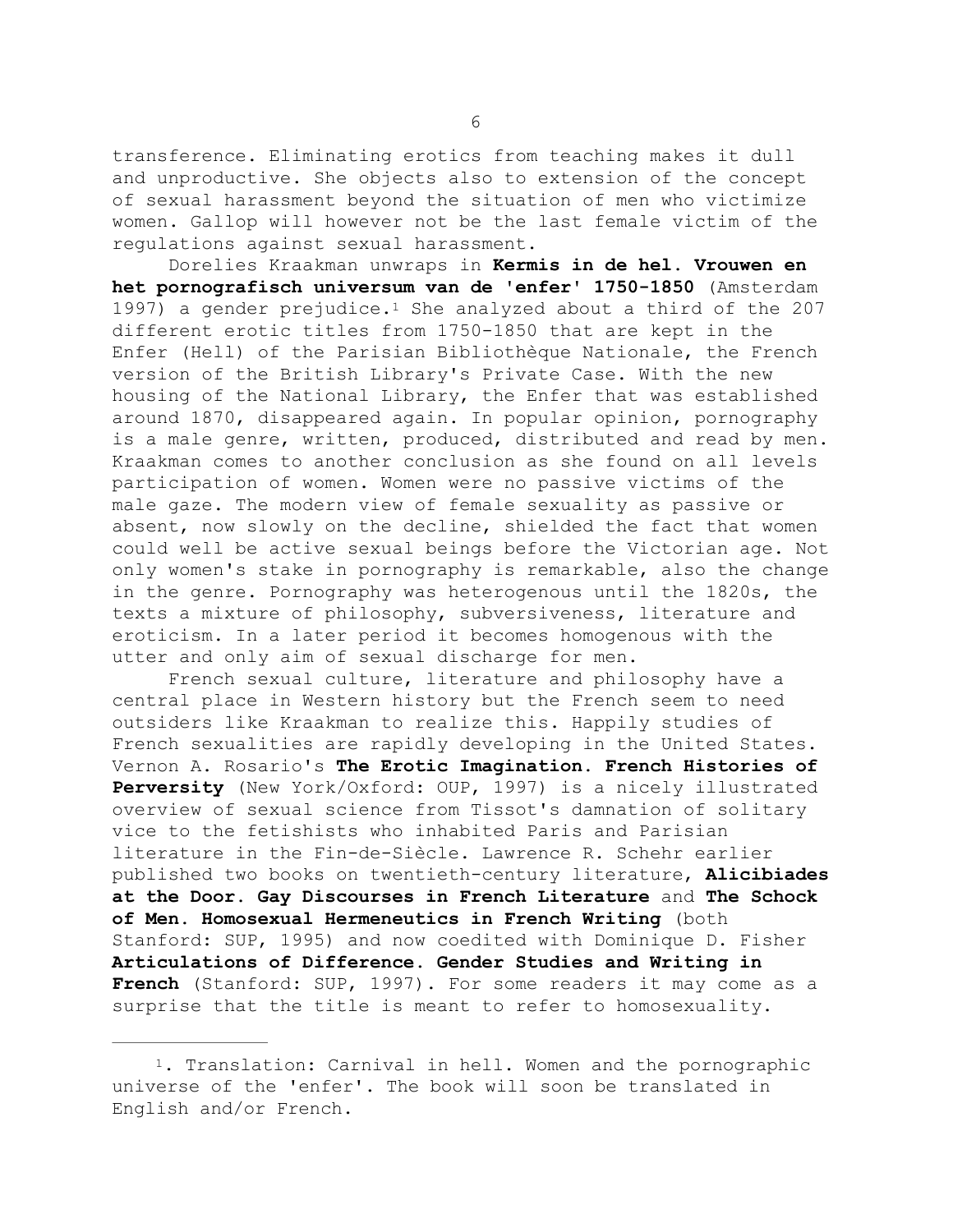Essays discuss Baudrillard, Baudelaire, Verlaine, Liane de Pougy, René Crevel, Elvire Murail, Tahar Ben Jelloun, Michel Tremblay and many others. Two articles discuss nineteenthcentury French sexology, one by Vernon Rosario who summarizes his book in an essay that earlier appeared in another collection: postmodernist recycling. The other essays are new and original.

 But the French are not completely silent on sex. Jean-Claude Guillebaud wrote **La tyrannie du plaisir** (Paris: Seuil, 1997). It is a long historical essay that underlines the importance of sexual rules and criticizes both the eighteenthcentury rationalization of sex that produced an extreme puritanism and the sexual revolution of the sixties that brought misery. We should invest in love's freedom, not in pleasure's tyranny. Guillebaud is a leftist person with a conservative outlook on sexual politics.

 Some topics get an overwhelming attention. Literary studies of sodomy in England from Renaissance till eighteenth century are such a popular genre. Alan Stewart's **Close Readers. Humanism and Sodomy in Early Modern England** (Princeton: PUP, 1997) got abundant praise from Alan Bray in **History Today** (February 1998). Stewart focuses on the role of humanist scholars born in lower classes who move upward and get involved in relations of not well defined intimacy with their masters. Cameron McFarlane's **The Sodomite in Fiction & Satire 1660-1750** (New York: Columbia UP, 1997) offers an interesting criticism of Randolph Trumbach's "model of the queen". The gender-model in same-sex relations is according to McFarlane not so much an expression of gendered sexual identities, but of power relations. He stresses once again the sodomite as transgressor with transgression offering the surest access to sodomy. Another recent title is Jon Thomas Rowland's **"Swords in Myrtle Dress'd". Toward a Rhetoric of Sodom. Gay Readings of Homosexual Politics and Poetics in the Eighteenth Century** (Cranbury NJ: Fairleigh Dickinson UP, 1998). Elizabeth B. Keiser's **Courtly Desire & Medieval Homophobia. The Legitimation of Sexual Pleasure in Cleanliness and its Contexts** (New Haven/London: Yale UP, 1997) is on an earlier period.

 The many faces of Don Juan are discussed in D.G. van der Steen's **Tussen verlangen en verlies. Anthropologische aspecten van de Don Juan-figuur in de tijd van de Romantiek** (Between desire and loss; Nijmegen: Vantilt, 1997). He analyzes the figure of Don Juan in the literary work of Hoffmann, Lenau, de Musset and Gautier and comes to the conclusion that they discuss not promiscuity and punishment, but music, freedom, literature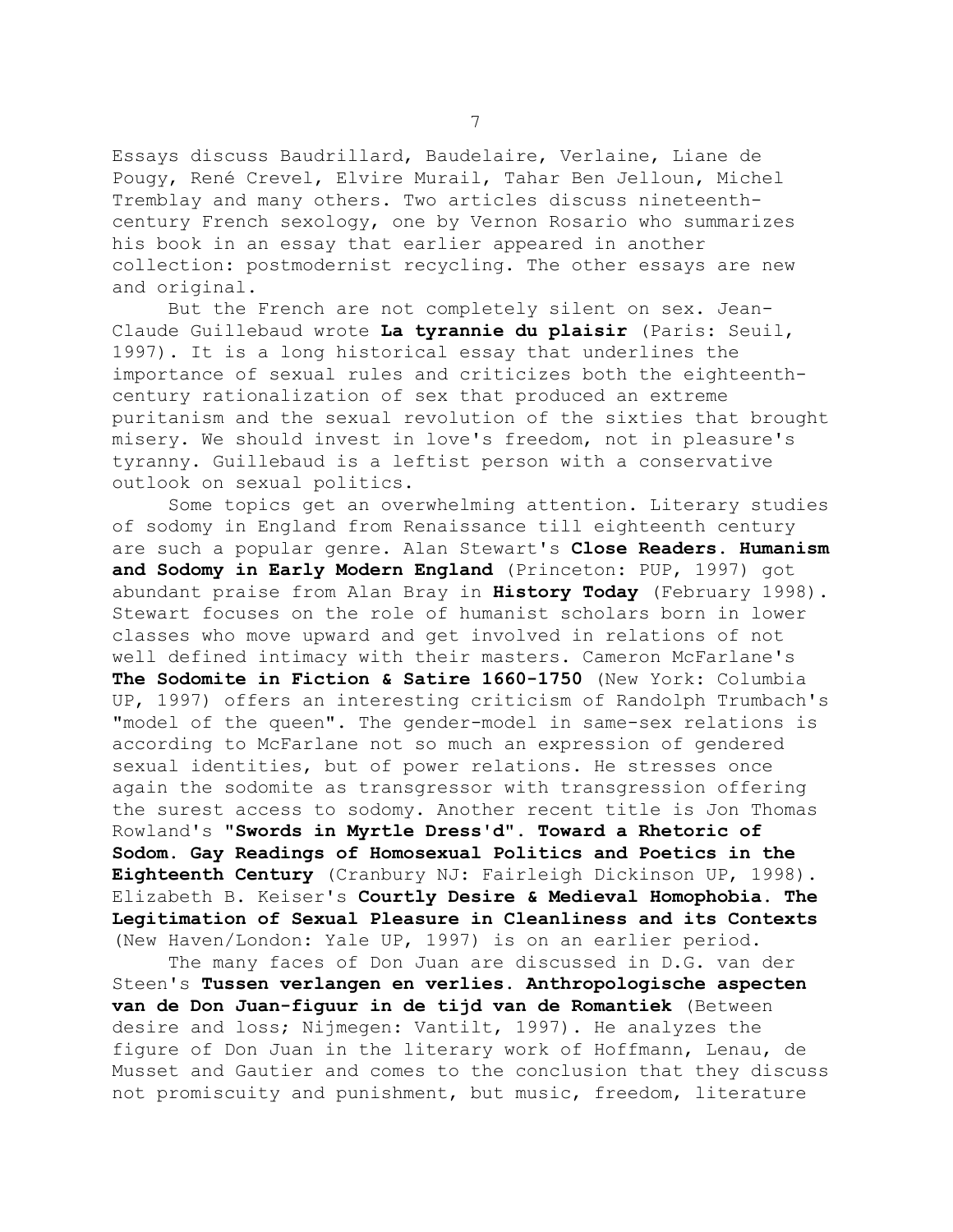and architecture respectively. Don Juan becomes from a sexual a metasexual person.

 Annet Mooij's **Out of Otherness. Characters and Narrators in the Dutch Venereal Disease Debates 1850-1990** (Amsterdam/Atlanta: Rodopi, 1998) got good reviews at the time it appeared in Dutch. The study starts off with the medical regulation of prostitution and ends with preventive campaigns against Aids. Twice the medical profession had to face a partial defeat. In the nineteenth century against moralists who expected the magic bullet not from medicine but from religion, socialism or feminism. In our time against patients who have become competitors in medical knowledge and sired some victories in getting medicaments at an earlier stage but who have rarely contested the medical definitions of disease.

 Rather successfull was the medicalization of sexuality in Japan. Sabine Frühstück wrote **Die Politik der Sexualwissenschaft. Zur Produktion und Popularisierung sexologischen Wissens in Japan 1908-1941** (The politics of sexual science. On the production and popularization of sexual knowledge in Japan, Wien: Institut für Japanologie, 1997). In the early twentieth century Japan adapted in many ways the more restrictive moralities of Occidental origin. An important channel for Western sexual knowledge were popular journals completely devoted to sex topics. While such periodicals did not exist in the West, Japan saw quite a score - an innovation in sexual publishing. Frühstück used these and similar publications for her fascinating study on sexual modernization in Japan, the country that is both the most eager and most resistent disciple of Western culture.

 Translated from the Chinese is Zhou Huashan's **Histoire de "camarades". Les homosexuels en Chine** (Paris: Paris-Méditerranée, 1997). It is a rather depressing book on communist policies regarding homosexuality but offers some hope for the future. June 1998 saw a conference on the topic in San Francisco's diaspora organized by Gary Wu who contributed an afterword to Huashan's book. Homosexuality is coming out of the closet also in the mother country. Li Yinhe wrote with her husband **We**, a book that is available in China and still awaits a translation. With the strict limits on reproduction (only one child per family allowed) childless homosexuals earn a better place. With the social changes in the People's Republic and a rapidly expanding sexology the most populous country of the world may soon produce some surprises.

James H. Jones' fat biography **Alfred C. Kinsey. A public/**